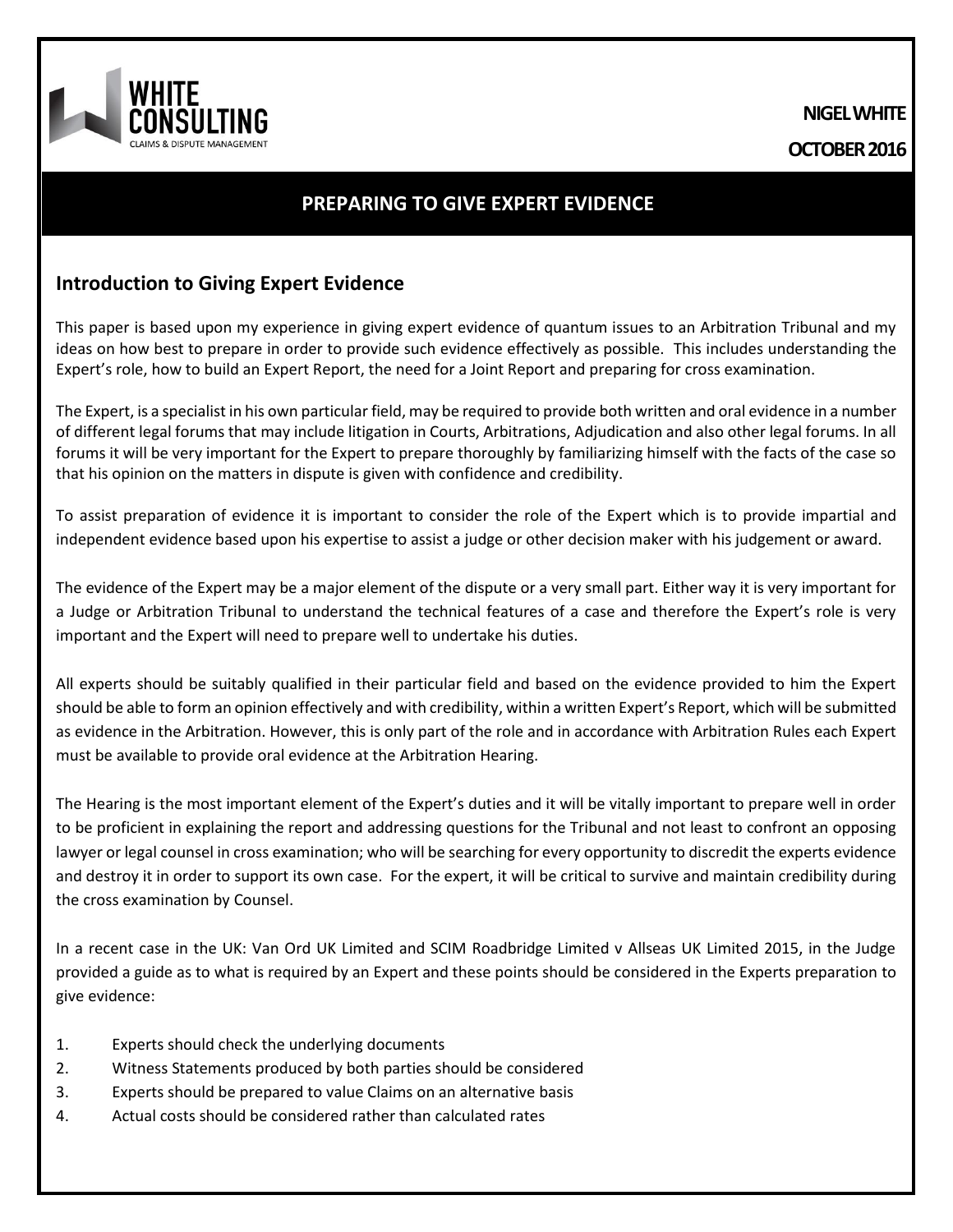



- 5. Points by an opposing expert should be considered
- 6. The Expert should be able to stand by all parts of the Report
- 7. Reports should be drafted in a clear way with no misunderstandings
- 8. All documents referred to should be appended to the Report
- 9. All views expressed should be the Experts own views i.e. not others.
- 10. It should be clear what Documents and analysis have been produced by others and the extent to which they have been verified and relied upon by the Expert.
- 11. Statements by others should be challenged.

Therefore, the role of Expert should not be taken lightly and if the Expert is to be effective and avoid criticism thorough preparation will be required.

Preparation to give evidence starts from the inception of the commission and follows through to the completion of the Arbitration.

### **Commencement**

As part of the Expert's preparation at the commencement of his work, it is vitally important to ensure that the Lawyer's instructions to provide expert services provide a clear basis on what is to be done and that if necessary can be submitted as evidence to demonstrate what the Expert has been instructed to do.

The Tribunal may encourage the Parties at the outset to agree a common brief for both Experts in order to ensure that both Experts provide opinion on the same basis and instructions. This will avoid the possibility of ships passing in the night where Experts could provide opinion on different sets of criteria or issues which may produce differing results and would be time wasting for the Tribunal.

The Instructions should therefore set the scene going forward and in particular the following will need to be addressed:

- The scope of duties clearly set out the extent of the commission and the work that the Expert is required to provide an opinion on and when this is required.
- The duties align with the Expert area of specialist experience.
- The Expert should have no conflict of interest with one or both of the parties.
- The documents relating to the case should all be recorded in order to show the extent of the documents to which an opinion is based.
- Confirmation of fees, method payment and fee estimate. For obvious administration reasons the mode of payment is required to be confirmed but also the Expert may be required to show that he has complied with Professional Practices (e.g. RICS "Surveyor acting as an Expert Witness)

At the commencement of the commission, it is important to manage Client expectations and explain to the Client the role of the Expert, how the Expert intends to conduct his work and what the Arbitration Tribunal will expect from the Expert.

It is important to consider that the Expert is not a hired gun, and advocate of the Client's claims, and whilst the Expert is paid by the Client he should present the Client's case in an objective and unbiased manner.

©White Consulting 2016

White Consulting DMCC, Registered Address: Office 07, Mayfair Executive Offices, 37<sup>th</sup> Floor Jumeirah Business Centre 2, Cluster V, Jumeirah Lakes Towers PO Box 5004031 Dubai UAE Tel: 04 374 5700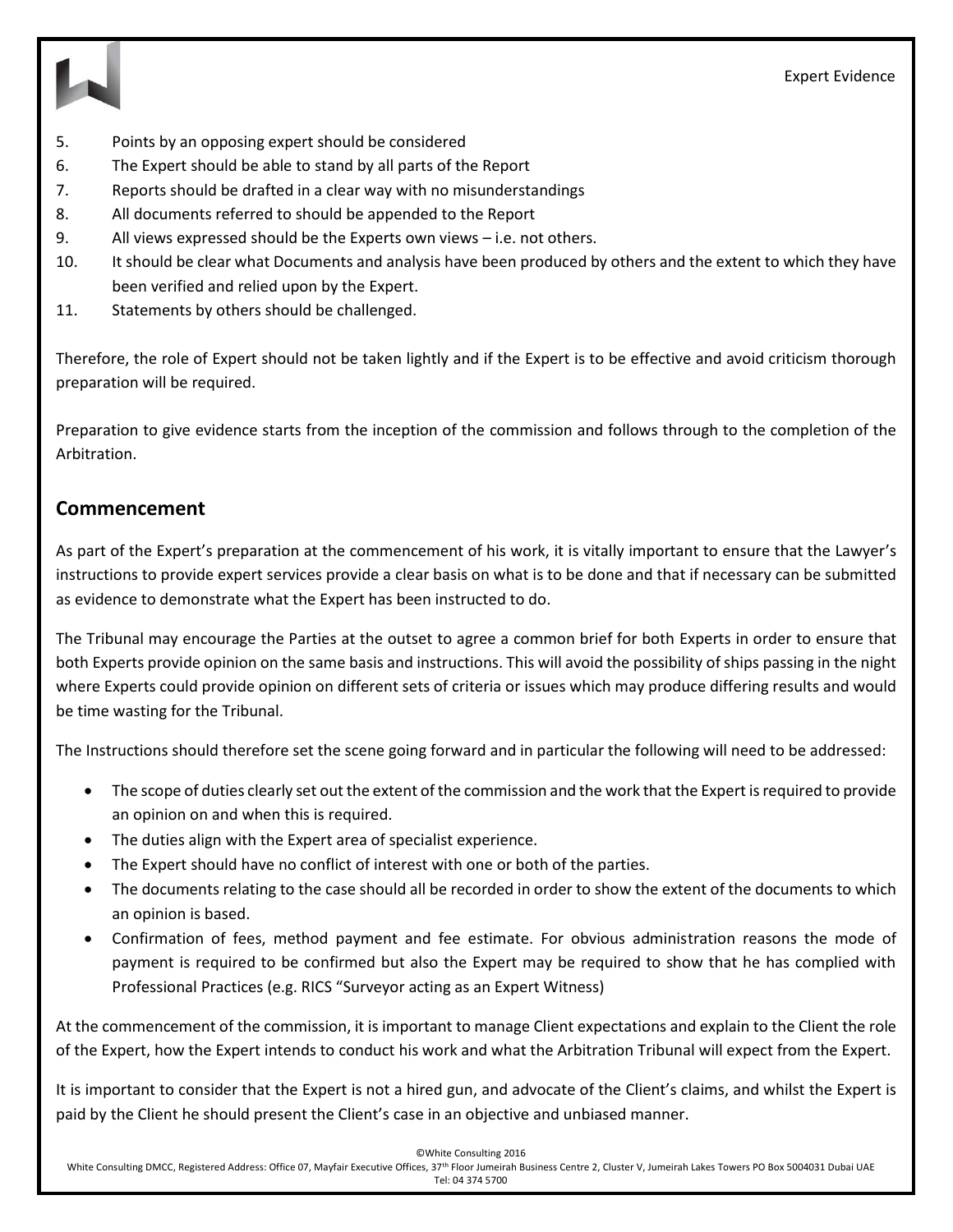Expert Evidence



## **Expert Report**

The Expert will spend most of his time preparing his expert report for submission as evidence and this will form the main part of the Expert's duties.

In preparing the Expert Report, the Expert should:

- Understand the issues;
- Define the parameters between the issues;
- Identify Evidence;
- Review and weight the importance of the evidence; and
- Distinguish what is relevant to the issues.
- Identify facts relied upon to form the Experts opinion which must be clearly stated and its source.
- State assumptions made and these should be differentiated from the facts.

All evidence must be considered and that relevant to the subject matter identified and referenced. The funnel approach to giving evidence shows a system of collating all evidence including identifying all relevant evidence, analysing and sifting this down to key issues, analysing the strengths and weaknesses, and forming an opinion after all issues have been considered.



### **Joint Report**

The Joint Report stage is where the respective Experts meet together and discuss each other's opinions and attempt to agree upon the issues in order to narrow differences between the respective Expert Report of the Claimant and Defence.

An important factor in the joint meetings is that the discussions are privileged and/or without prejudice so the Experts should be prepared to discuss issues freely without the fear of statements made at the meeting being used against them

later in the Arbitration. The Expert should prepare for the meetings to explore options in order to try and reach agreement. For Example, this may involve considering alternative methods of evaluation in order to find a middle ground as a basis

for agreement. Prior to the meeting the Expert should consider alternatives and how these maybe supported by the evidence so that discussions can be meaningful.

©White Consulting 2016

White Consulting DMCC, Registered Address: Office 07, Mayfair Executive Offices, 37<sup>th</sup> Floor Jumeirah Business Centre 2, Cluster V, Jumeirah Lakes Towers PO Box 5004031 Dubai UAE Tel: 04 374 5700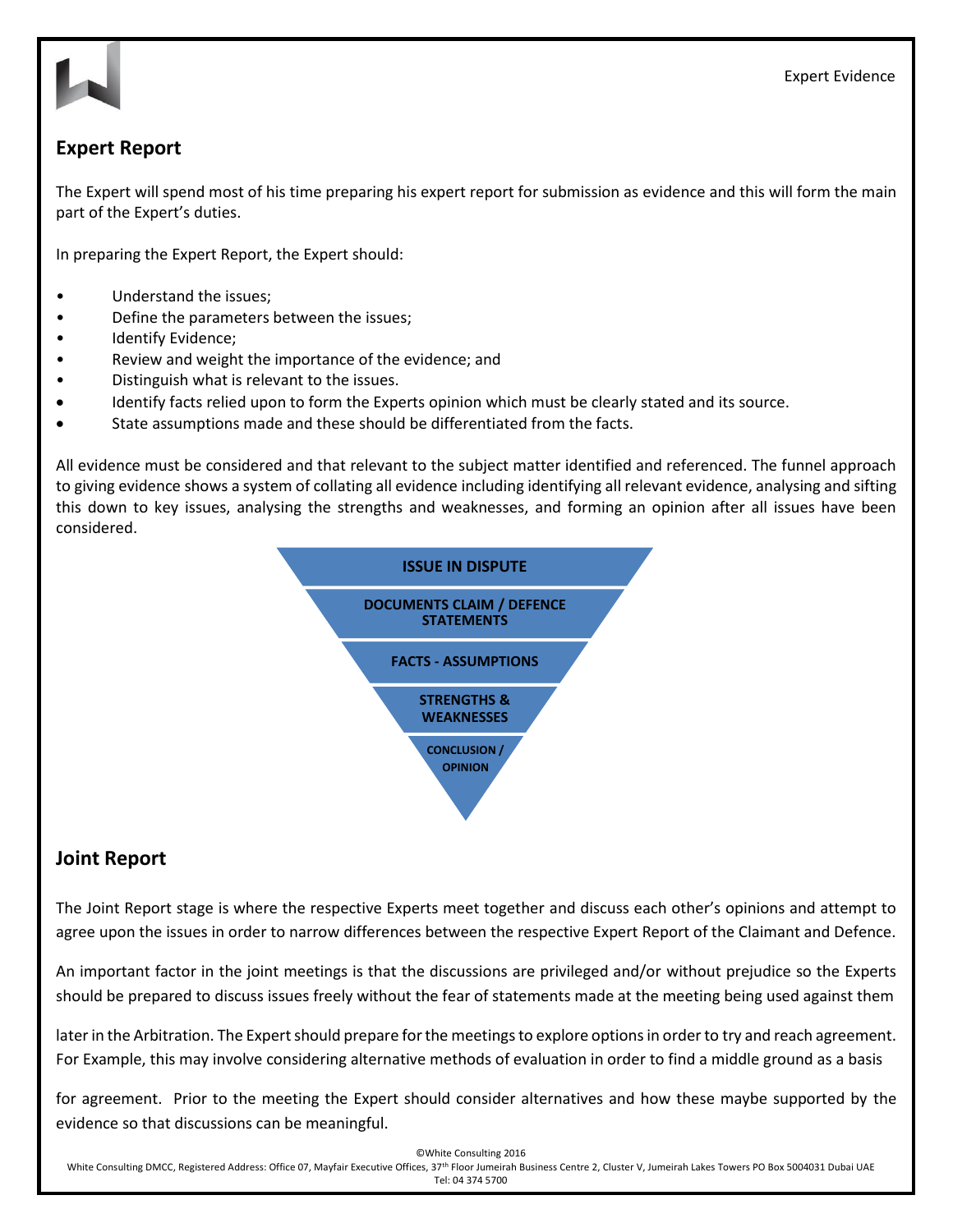The joint meetings are an important part of the preparation for giving evidence to the Tribunal as they represent an opportunity to understand the other experts case and the documents that it has relied upon to form its opinion. In undertaking the exercise it is important to understand the opposing Expert's position and in doing so this may reinforce its opinion or even change the Expert's mind.

It is sometimes evident at the Joint Meeting that the respective Experts instructions differ and the Experts are providing an opinion based upon differing sets of evidence or even issues. In this respect the opinions of each expert may substantially differ and as a result it is important to identify the differences, the reasons for this, and report back to the instructing lawyers for clarification and further direction. In preparing to provide expert evidence it would not be wise to stray beyond instructions as this would leave the Expert open to criticism.

The danger of the Joint Meetings is that they may prove to be a time wasting exercise and is merely used by the respective Experts as fishing expeditions to reinforce their case or find out more information about the other sides case. In order to avoid this the Experts should be required to enter into discussions with a positive attitude with a view to understanding respective parties' arguments, discuss options, and to facilitate agreement.

An Agenda for the discussions will need to be prepared to allow the experts to prepare for the meeting. It will also allow for the input of Counsel and lawyers to discuss strategy and ensure all issues are addressed.

Agreements and disagreements should be recorded at the meeting and, if there are many issues, a schedule of issues will be very useful to show what was agreed, disagreed and respective positions of the Experts. This will be an important part of the meeting and will allow for the Expert to prepare for the subsequent Hearing in the knowledge of likely attacks.

If the opinion of the respective experts is wide ranging, it is important for the experts to consider what evidence that the opposing expert has relied upon in forming that opinion and it may well be that there is additional evidence that has not been considered which could change the Expert's opinion. This process will allow an Expert to consider the other Expert's case and either fine tune its opinion or change it's mind to take into consideration the new evidence. If the Expert has prepared sufficiently, by considering all evidence and options, the Expert's opinion should be robust and should not need to change. However, the Expert's credibility may be called into question if there has been a change of mind without reason, which may then expose weaknesses later in the hearing in which opposing Counsel will seek to exploit in cross examination. But on the other hand it is equally important for the Expert not to be dogmatic and show the Tribunal that an objective approach is being taken and is always be prepared to consider new evidence. Therefore, thorough preparation and proper consideration of the facts should be undertaken in order to present a consistent approach from the outset.

# **Tribunal Hearing**

The Hearing is a critical part of the Expert's duties and is the culmination of months of preparation that has included the preparation of the Expert Report and Joint Report that has been submitted as evidence. The outcome of the Hearing could result in success or failure of the Expert in his duties to the Arbitration Tribunal and therefore preparation is fundamental.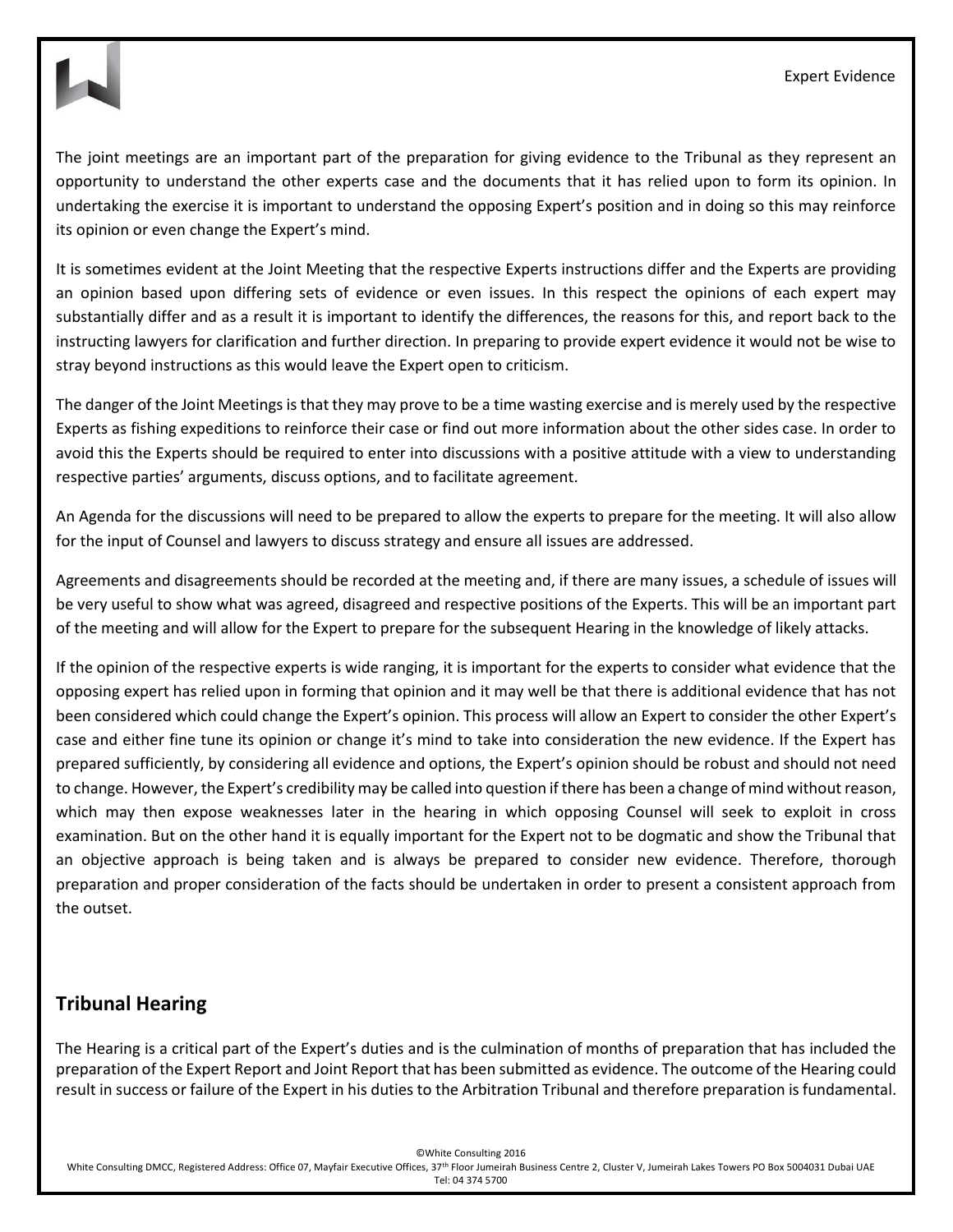

In preparing to give evidence the strengths and weaknesses of the Expert report should be known and the Expert should familiarise himself with the case evidence again especially if the Hearing is a long time after the Report has been drafted which is often the case.

A lingering concern is always that the opposing advocate will produce a silver bullet of new evidence that will destroy the opinion of an Expert as a worst case scenario. However, in reality a silver bullet should not exist if the Expert has prepared well throughout the process as all relevant evidence should have surfaced and been considered by the Expert and thereby reducing the risk of a silver bullet.

At all times the Expert's overriding duty to the Tribunal should be considered. Again and despite pressure to do so, the Expert should not act as his Client's advocate but should always maintain its overriding duty to present impartial opinion to the Tribunal. In doing so the Expert should maintain his opinion and emphasis the strengths of the case whilst addressing the weaknesses as best as possible so that the evidence is presented objectively and without bias.

Prior to the Hearing, the Expert's Instructions should be reviewed to ensure that the Expert's work is consistent and that the report has not strayed outside the expert's expertise or instructions. This may be an area where the opposing sides advocate will seek to discredit the expert's area of expertise and it is therefore important to be prepared for such questioning.

It is at this stage the Expert's credibility does not want to be brought into question due to an alleged conflict of interest and if there is an undisclosed conflict then this could be very embarrassing for the Expert. The Expert's preparation at the commencement stage will therefor prove invaluable.

Perhaps the most difficult and feared area of the Expert's role is to be cross-examined by Counsel who is out to expose the Expert's credibility in order to reduce the value of the Expert evidence and therefore being well prepared should provide the necessary protection.

The Expert must maintain a consistent approach to his opinion in answering questions about his Report. In cross examination an advocate will highlight apparent inconsistencies in the Report and the Expert's oral answers in an attempt to discredit the Expert.

The key points in preparing for cross examination include:

- A thorough understanding and navigational expertise of the Expert Report and evidence should be demonstrated to show that the Report has been drafted by the Expert (not an assistant) and that the case evidence has been reviewed.
- Evidence should be given in a clear and helpful manner and should always follow a logical manner so that it can be easily followed and understood by the Tribunal.
- Honesty should be maintained and the Export should stay within the area of evidence and expertise. If mistakes are made then these should be corrected stating the reasoning behind the correction.
- Speculation should be avoided and if pressurised to do so the basis of speculation to support an answer should be clearly stated.
- Evidence should be given objectively which means that strengths of the evidence should be emphasised and weaknesses should not be ignored.

©White Consulting 2016